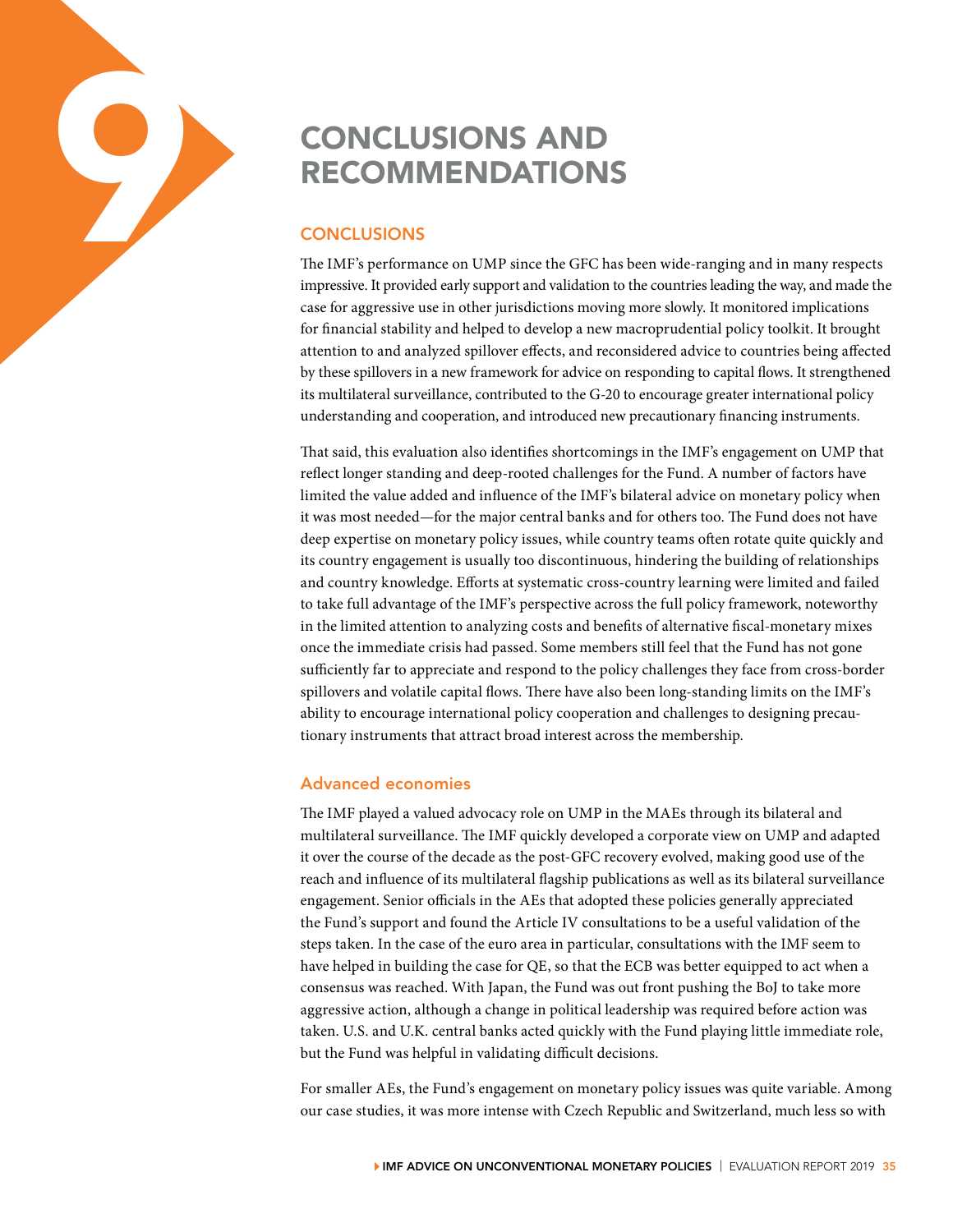Denmark. The Fund had not thought ahead about the challenges that these smaller open economies would face as their policy interest rates approached the zero lower bound, and consultation was limited as their central banks opted to experiment with negative interest rates and exchange rate floors.

IMF staff deserve particular credit for their work in developing the macroprudential policy toolkit to monitor financial stability risks, including those arising from UMP. Over the course of the decade, the Fund generally advised against leaning against the wind in favor of the use of MPPs, although it deviated from this advice in the case of Sweden in 2010–13. In retrospect, this overall approach seems to have been well founded as a basis for policy advice in the post-GFC period. The Fund paid considerable attention to financial stability risks, from UMP and other sources, monitoring the key risks that had been identified as likely to occur from a decade of low interest rates. The Fund did a significant amount of work on providing a framework for the conduct of MPPs, assembling new databases of MPPs taken by countries, and spearheading work on effectiveness of these measures. This work provided high value added and had considerable traction.

While recognizing these achievements, the Fund's work on UMP in the AEs suffered from limitations. Four deserve emphasis.

First, the Fund does not appear to have been seen as a source of cutting-edge monetary expertise and ideas or as a first port of call for outside advice. Even though this was a time when central banks were often scrambling for advice as they were contemplating innovative policies such as negative interest rates, they generally did not consider approaching the Fund, nor was the Fund consistently ahead-of-the-curve in being prepared with policy advice that would be useful for these countries. This was true not just for the major central banks with their large well-trained staffs, but also for smaller central banks with more limited resources, which tended to look for external advice from central banking networks and BIS staff. The Article IV process was described as useful ex post validation of actions taken and general advice on the future course of policies

rather than an opportunity to obtain specific operational guidance on monetary policy issues. To be sure, experience varied across countries, with the Fund having more influence where the relationship was deeper and more continuous, as with the ECB.

- Second, the Fund tended to give considerable deference to monetary policy actions by AEs, albeit with some notable exceptions. For example, the 2011 rate hikes by the ECB, which came in for criticism both at the time and later, were not questioned by Fund staff. The Fund also accepted arguments by central banks on what the effective lower bound on policy interest rates was for their countries even though these central banks later cut rates below those levels. The Fund supported the Riksbank when it was "leaning against the wind" and Canada when it decided against leaning.
- Third, the Fund could have been more energetic in subjecting its advocacy of UMP to strenuous "intellectual stress tests" and ex post empirical assessment, building on its comparative advantage in cross-country engagement. There was a robust internal review process which helped ensure consistent advice across the major economies where senior IMF staff were most heavily engaged, but the Fund was slow to systematically assess experience and share lessons, for example, after the introduction of negative interest rates. The failure of output and inflation to recover as quickly as forecast did not lead to a systematic attempt to understand whether UMP was working as advertised.
- Fourth, the Fund could have been more active, particularly early on, in thinking through policy interactions in a broader macroeconomic framework. At least in hindsight, the Fund was not forceful enough in 2010–12 in making the case that at least for some countries the shift to fiscal consolidation should have been gentler so as to put less burden on monetary policy to take extraordinary steps to support activity even as its ammunition was running out. Such an approach would also have generated fewer financial spillovers on other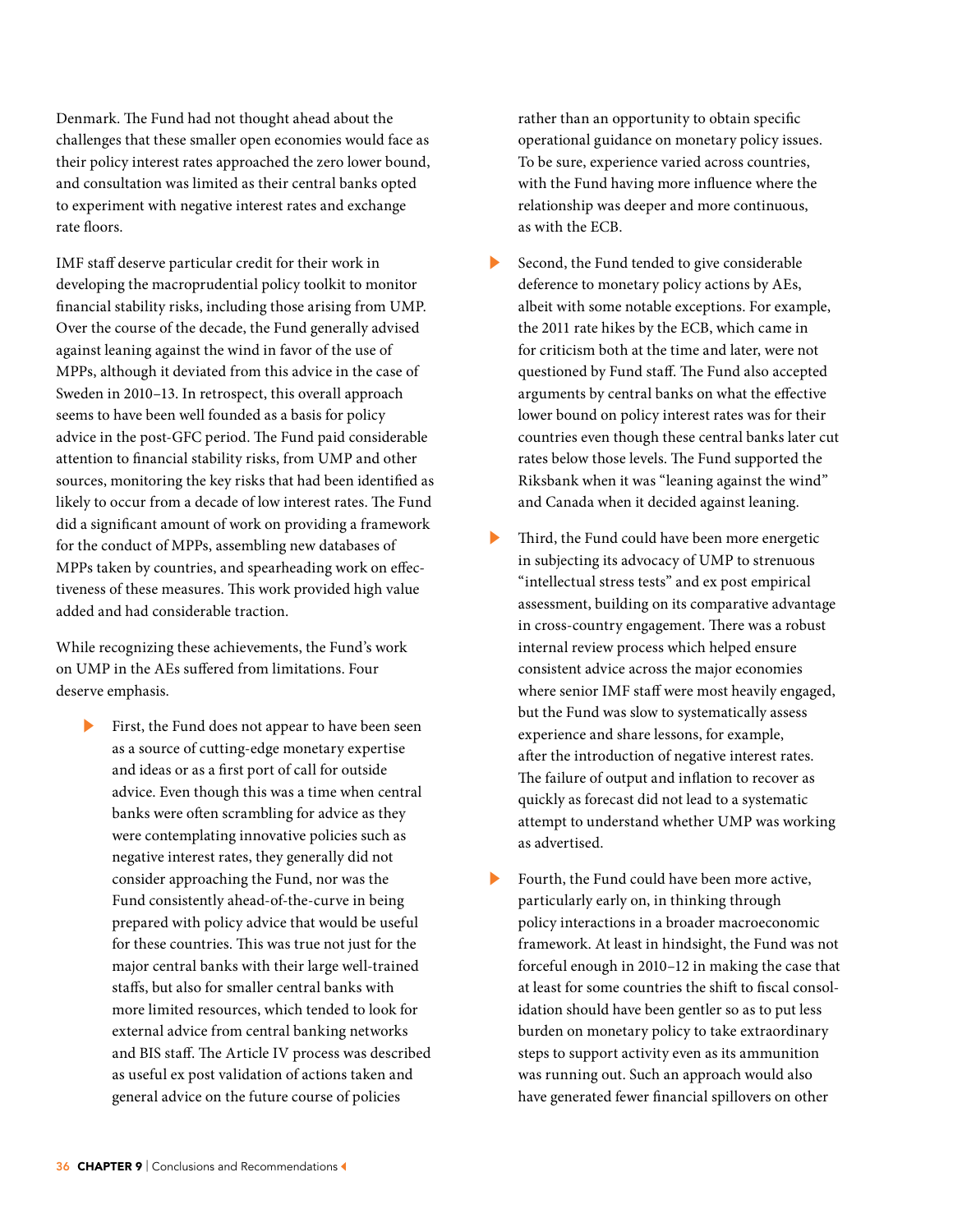economies, which proved to be a major challenge for them to handle. Subsequently, the Fund has put much more emphasis on "growth friendly" approaches to fiscal consolidation.

### Emerging economies

The Fund launched a number of initiatives to respond to the concerns of EM member countries. It mounted an extensive response to the growing concerns of EM officials, as sustained UMP were associated with volatile capital flows, through a range of empirical and policy analyses, notably the Spillover Reports and the development of the IV on capital flows. The Spillover Reports were a commendable early effort to evaluate cross-border effects of policies using an eclectic range of tools in the absence of an established model in the literature to encompass the complicated financial channels through which such effects could occur. In the work on policies to respond to volatile capital flows that was embodied in the IV, the Fund was able to follow quite quickly the lead of EM policymakers to explore the use of CFMs and MPPs, drawing on the Fund's extensive country experience as well as conceptual work. The IV was quickly established as a framework for thinking through policy challenges created by capital flow volatility in the wake of UMP.

While the Fund deserves credit for its responsiveness to member concerns, the ultimate influence of the spillover work appears to have been limited. Even those favorably inclined to the Fund's efforts often found the models used in the Spillover Reports to be quite opaque and unable to fully address EM policymakers' concerns that the most challenging spillovers occurred through financial channels rather than the more conventional trade channels. Since the scaling back of spillover work as the Spillover Report was discontinued and spillover analysis folded into the *WEO,*  researchers at central banks and in academia have been doing more of the innovative work on financial spillovers. Moreover, the impact of the spillover analysis on bilateral surveillance was quite limited. Though the ISD opened up a channel to allow for a discussion of spillover concerns in Article IV consultations, its application has not had much impact on "source" country policies.

Likewise, despite the Fund's welcome agility in developing the IV, some members question whether it went sufficiently far in providing helpful guidance on using CFMs to respond to challenging circumstances. The IV was generally welcomed by EM authorities as expanding their toolkit in principle and as a sign of Fund's willingness to be flexible rather than doctrinaire on issues. In practice, however, there are questions whether this leeway has been exercised to allow policy advice on CFMs to be sufficiently tailored to country circumstances. While some countries such as Brazil reported a positive experience, other EM officials, particularly in Asia, think the IV has been applied too rigidly with considerable friction sometimes arising on how measures should be classified (such differences have occurred on occasion with AEs too). Moreover, they felt that IMF support for unorthodox policy interventions was too slow and grudging—India being an example. Some officials are dissatisfied with the insistence that CFMs should be viewed as last in a hierarchy of options rather than as part of a policy tool-kit. Given their policy constraints, these countries would like on occasion to use CFM pre-emptively and on a sustained basis rather than only after appropriate macroeconomic adjustment and then temporarily.

As in the AEs, Article IV consultations with EM members are generally valued as a high-level check on policies but typically do not provide an in-depth discussion of monetary policy issues. Article IV consultations are valued as a comprehensive discussion of policies in many areas and of the consistency of those policies in delivering desired macroeconomic outcomes. However, on monetary policy issues specifically, the Fund would need to bring much deeper expertise if it desires to provide greater value to central banks. Officials in many central banks noted that Fund staff advice, although sound on general economic grounds, was not operational enough nor with sufficient awareness of market dynamics to offer much practical guidance on the issues confronting them. As a result, over the past decade, many central bank initiatives were usually explained to the Fund later, rather than arrived at through an ongoing dialogue with the Fund. In examples where the IMF's contribution was particularly appreciated, for example, support for China's financial and exchange market reforms, analysis of exchange market intervention in Brazil, and modeling support for India's introduction of an inflation targeting framework, it was based on detailed technical work. More typically, officials turned to central banking networks and BIS staff when they were seeking external input.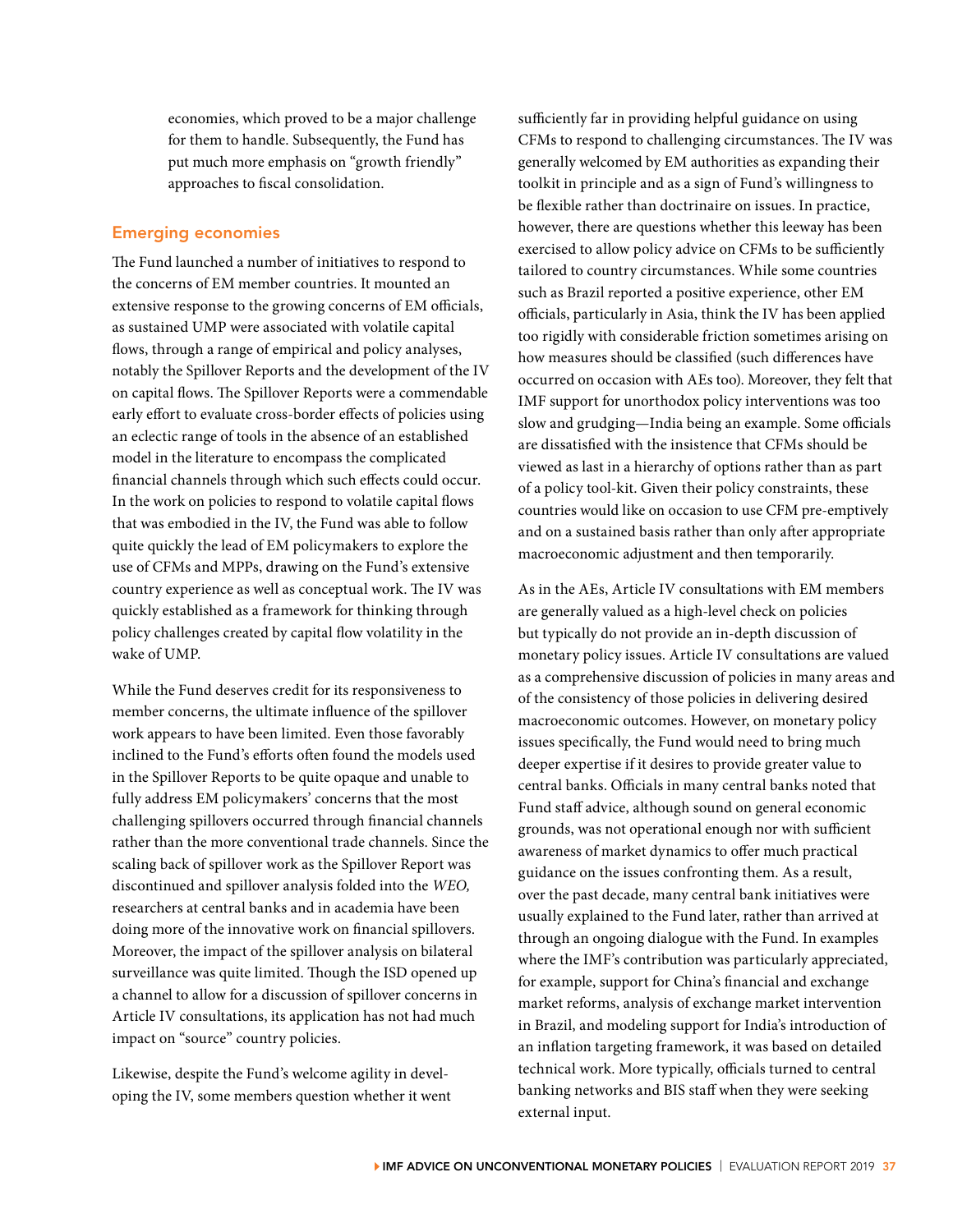#### International monetary cooperation

The Fund worked hard in the post-GFC period to contribute to international policy cooperation, but the record has been mixed. Consistent with historical experience, the Fund has been most effective in responding quickly to provide emergency financing, less so in encouraging mutually supportive policies among members, including in application of the ISD to discuss spillover concerns in "source" countries.

The Fund's support to the G-20 is considered valuable but the influence on policy choices has diminished over time. The G-20 has emerged as the leading body for discussion and coordination of economic policy issues. IMF support of its work has been much appreciated, particularly in helping with the coordinated fiscal stimulus at the start of the GFC. The Fund's development of exit principles from UMP at the urging of the G-20 was also regarded as useful. Subsequent G-20 initiatives, such as the MAP—which attempts to bring about policy commitments to support global growth—have to date yielded returns less than commensurate with the considerable expenditure of Fund staff time.

The development of the FCL and PLL were steps forward but gaps remain in the global financial safety net. The launch and use of the FCL and PLL, when previous attempts in this direction had failed, was a considerable achievement. Though take-up was limited, the experience of the countries that used these instruments was generally positive. Continued work is needed on design features of the FCL and on proposals for liquidity instruments that would command a consensus within the Fund's membership.

#### Institutional issues

Notwithstanding the considerable resources applied to bilateral surveillance—far greater than in any other international organization—a number of institutional issues seem to hamper the IMF's value added, at least in the area of monetary policy that is the focus of this evaluation.

One concern is that while the bulk of macroeconomists doing this work are highly trained and understand monetary issues well, the Fund lacks a core of top, well-connected monetary policy experts to provide support to country teams, particularly when they face unprecedented circumstances and there is a need to think beyond the text book.

Second, frequent turnover in mission chiefs and country teams makes it difficult for staff to develop relationships and the depth of country-specific expertise to make them a trusted advisor to central bank officials. Notable examples of influence such as China and the euro area—are cases in which senior staff have worked for longer periods, and engagement is more intense than just a once a year Article IV consultation.

#### RECOMMENDATIONS

To serve its member countries better in a core area of surveillance, the IMF needs to deepen its expertise on monetary policy issues and re-invigorate its work program. While UMP are now being gradually reversed in many jurisdictions, monetary policy issues are likely to remain salient, and UMP may well be needed in the next downturn, which could well arrive when policy rates are still very low by historical standards. Four broad recommendations are offered on the following page (Box 2), complemented by specific suggestions on how they could be implemented.

Recommendation 1—Develop a small core group of top monetary policy experts at the IMF to keep abreast of and contribute to cutting-edge discussions in the central banking community, support institutional learning, and provide in-depth advice to country teams as and when needed. The attention paid to monetary policy issues over the past decade does not seem to have been commensurate with its importance to the Fund's mandate. The tasks of upgrading work on financial stability, mainstreaming macro-financial surveillance, and increasing work on new macrostructural issues have competed for surveillance resources. With the overall budget envelope likely to remain fixed, the Fund should consider how best to use its existing resources to raise the value added of advice on monetary policy issues.

Specific steps that could be taken:

For the IMF to be regarded as a source of world-class advice on monetary policy, it is critical to develop a small core of internationally-recognized monetary policy experts headed at a very senior level. This core group would focus on applied monetary policy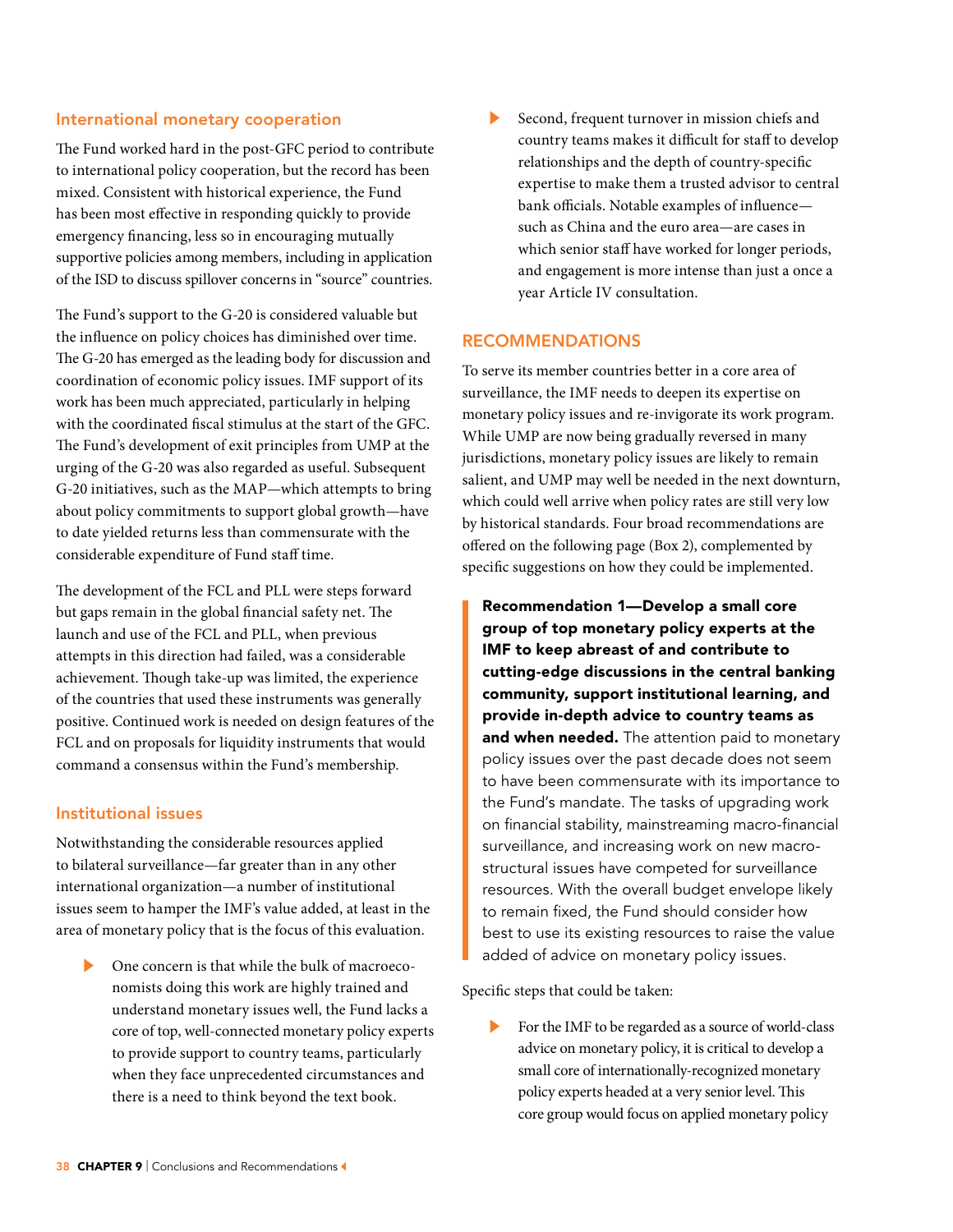#### BOX 2. IEO RECOMMENDATIONS FOR BOARD CONSIDERATION

Recommendation 1—Develop a small core group of top monetary policy experts at the IMF to keep abreast of and contribute to cutting-edge discussions in the central banking community, support institutional learning, and provide in-depth advice to country teams as and when needed.

Recommendation 2—Deepen work on the costs and benefits of UMP and related policies to develop a playbook on policy responses for use in future downturns. Building on the IMF's comparative advantages, this workstream could draw on cross-country experience to assess and advise on the macroeconomic impact of different UMP, the relative use of monetary and fiscal policies as countercyclical stabilizers, and the roles of monetary policy and macroprudential tools to address financial stability risks.

Recommendation 3—Make sure that the Fund is at the forefront of financial spillover analysis and provision of advice on dealing with capital flows, drawing on its global multilateral mandate, universal membership, and breadth of country experience. The Fund's advice on managing capital flow volatility could be reassessed in light of experience and changing circumstances. The recently initiated IEO evaluation on this topic could provide useful lessons for staff's work on integrated policy framework now getting underway. The IMF's work on financial spillovers could be re-energized, including further research on how fine-tuning the policy mix in "source" countries could help to alleviate adverse spillovers on "receiving" countries, which would help to foster greater international policy cooperation.

Recommendation 4—Draw on lessons from this evaluation to consider steps to deepen and enrich country engagement in bilateral surveillance. The measures needed to provide timely, value-added advice on monetary policies are likely to be relevant more broadly, and could be considered in the 2020 Comprehensive Surveillance Review. Longer tenure of mission chiefs, less turnover among country teams, and more engagement outside the Article IV cycle would help develop the deeper relationships and understanding of country circumstances that are critical for providing timely, valueadded advice on monetary policy and more broadly.

issues, with direct application to Fund policy analysis and advice. They would not only keep abreast of but contribute to cutting-edge discussions on frontier central banking issues, convene experts to confer on monetary policy issues of interest to Fund membership, and provide in-depth advice and guidance to country teams as and when needed. There would be an ongoing two-way collaboration between the group of experts and area department teams to ensure that experts remain sensitive to policy needs and support the build-up of monetary policy expertise among country teams.

Some changes in human resources policy may be needed to attract, develop, and retain top experts. The current promotion policy places great weight on versatility and breadth of experience as the path to senior positions, but this comes at the cost of the depth of expertise needed to provide cutting-edge policy advice in challenging times.

While the Fund draws its strength from exposing staff to cross-country experience, there should be scope to allow some staff to develop deeper expertise in specific topics, particularly in core areas like monetary policy. Thus, a top-flight group of monetary experts could be assembled by allowing some younger economists to develop careers based on a specialist expertise—the approach followed in many central banks—together with recruitment of some senior monetary policy experts from central banks (as has occurred in recent months). The Fund could use the expert track now being developed in the new Human Resource Strategy to ensure that these monetary policy experts have comparable promotion opportunities to "fungible" economists.

Resources for this expert group could be allocated by rebalancing resources within MCM or the Fund more generally. It is worth emphasizing that—in contrast to the IEO's assessment of the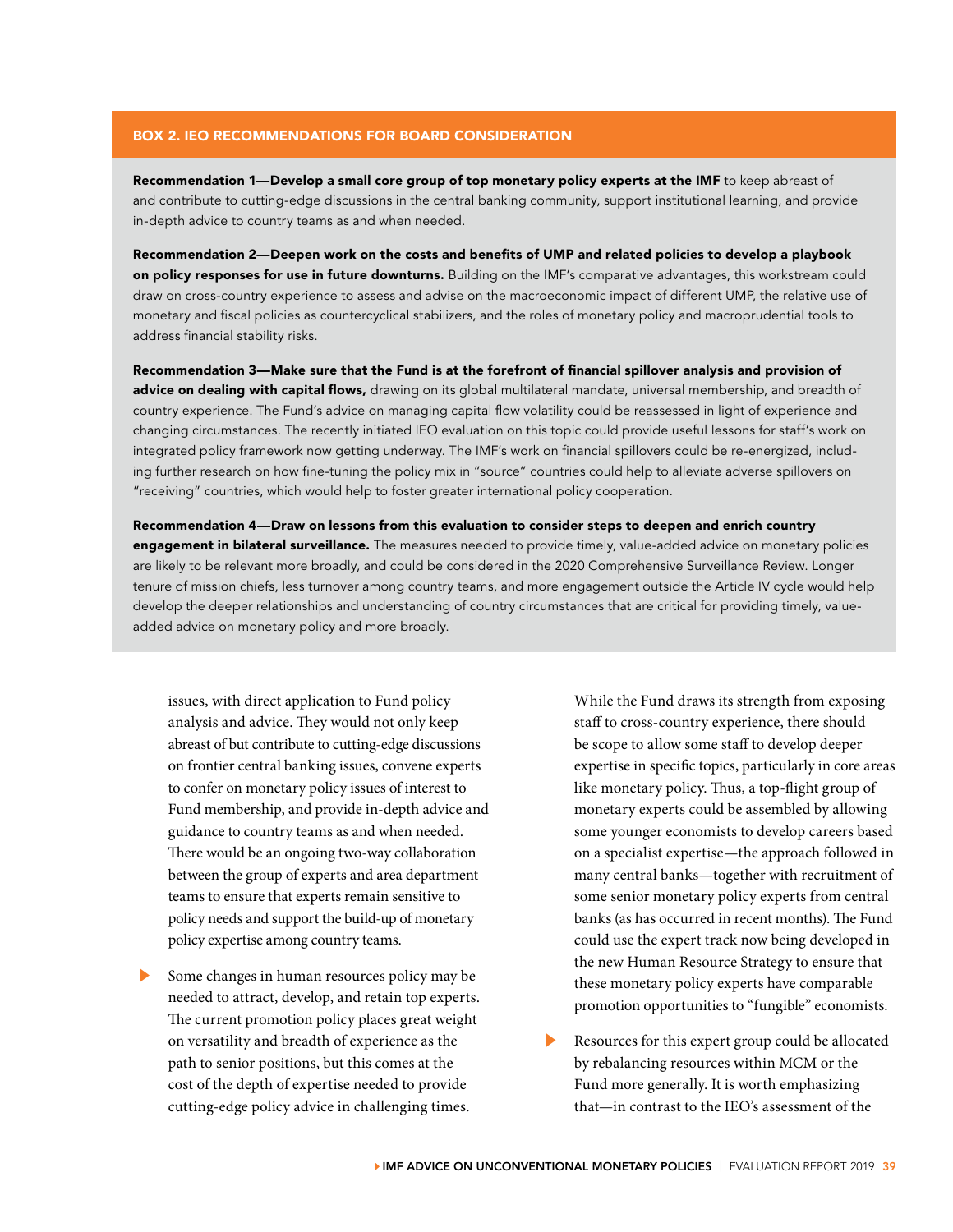substantial resource needs for an upgrade of financial surveillance—the resources needed to raise the Fund's game on monetary policy issues would be relatively modest.

Recommendation 2—Deepen work on the costs and benefits of UMP and related policies to develop a playbook on policy responses for use in future downturns. Building on the IMF's comparative advantage, this work stream could draw on cross-country experience to assess the macroeconomic impact of alternative UMP instruments, the relative use of monetary and fiscal policies as countercyclical stabilizers, and the roles of monetary policy and macroprudential tools to address financial stability risks.

Specific steps that could be taken:

- ▶ An update of the 2013 Policy Paper on UMP to learn lessons from more recent experience would help inform the membership and position the Fund to provide advice on the use of UMP in future downturns. This update should include advice on the scope for negative interest rates and further central bank balance sheet expansion across different asset classes, and appropriate use of monetary and fiscal policies as countercyclical tools.
- An update of the 2015 Policy Paper on "Monetary Policy and Financial Stability" would be useful. Substantial recent work on the links between monetary policies and financial conditions and additional evidence on the effectiveness of macroprudential policies and housing sector risks would make such an update valuable in refining, as needed, the Fund's existing policy positions on these topics. Dedicating some resources to following housing sector issues on a continuous basis would maintain the momentum generated by recent work in the *GFSR*.
- To strengthen the Fund's learning from crosscountry experience, there could be quarterly or biannual internal reviews of monetary policy challenges faced by central banks in both advanced and emerging economies to identify consistency of advice and draw cross-country lessons. This could

be done as part of weekly surveillance meetings rather than setting up a new process. The core group of monetary policy experts should be centrally involved in this review, offering reactions to major central bank policy steps in a timely fashion for use by country teams in Article IV consultations.

- The proposed update of the 1999 Code of Good Practices in Transparency in Monetary and Financial Policies provides a good opportunity to reflect the Fund's latest views on how the governance and accountability of central banks can be enhanced.
- As future use of UMP is likely to generate more debate about its likely distributional effects, the "operationalizing inequality" work stream at the IMF could analyze the distributional impacts of such policies to provide the basis for IMF policy guidance on this issue.

Recommendation 3—Make sure that the Fund is at the forefront of financial spillover analysis and provision of advice on dealing with capital flows. Initiatives over the past decade to assess spillovers and advise countries, particularly emerging markets, on how to deal with them have been welcome but met only partial success. However, the challenges to individual countries and problems for international policy cooperation arising from liquid and open capital markets, and increasingly international investment portfolios, are only likely to increase. The Fund should be ready to reassess its policy framework to guide its advice on how countries should handle volatile capital flows in light of experience and changing circumstances. Research on the financial spillovers from UMP and other policies adopted by "source" countries could be reenergized which could feed into new initiatives to strengthen cooperative behavior across the membership to limit negative aspects of financial spillovers as far as possible. The Fund is the best-placed international financial institution for developing such initiatives given its global multilateral mandate, universal membership, and the depth of country experience on which it can draw.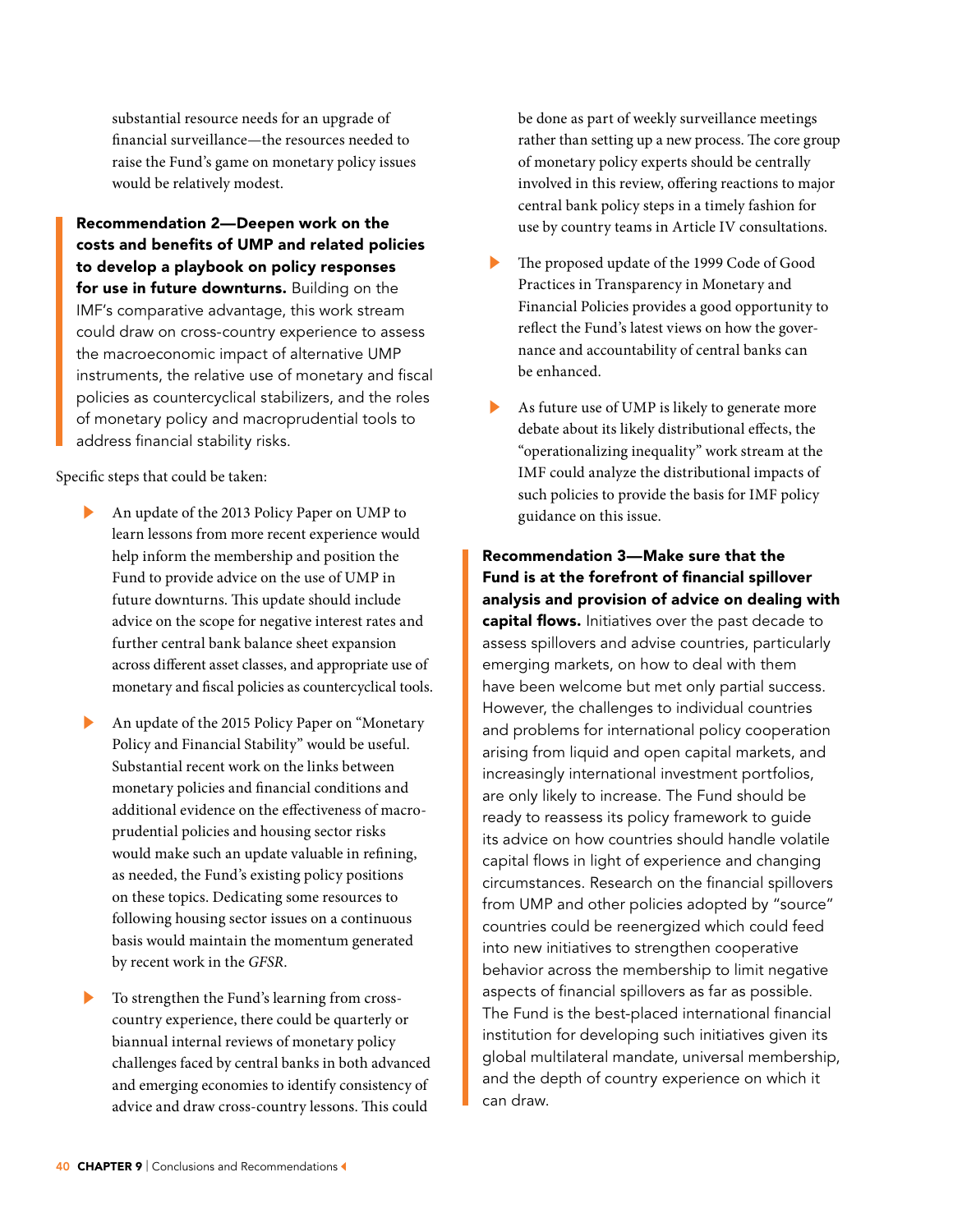Specific steps that could be taken:

- Further assessment of IMF advice on capital flows in light of experience and changing circumstances: As a first step, the IEO evaluation on this topic now being initiated will look into how CFMs and other measures have worked in practice to help deal with capital flow volatility, seek views on how they can be best integrated into countries' overall economic strategies, and assess the value added and traction of IMF advice in this area. This work could provide useful lessons for staff's broader work agenda on an Integrated Policy Framework that is now getting under way.
- ▶ Re-energizing work on financial spillovers: Spillover work at the Fund, particularly on financial spillovers, seems to have lost momentum and impact since the Spillover Report was discontinued. The Fund should rebuild its focus and institutional expertise on understanding financial spillovers, which could include further work on how different policy approaches in "source" countries could affect spillovers on "receiving" countries. In addition to the spillover work featured in the *WEO*, the Fund could look for other prominent avenues to showcase staff's spillover analysis. For instance, this work could be made a regular feature at the Annual Research Conference, where there is a natural gathering of top academics and policymakers who are interested in these issues.
- Increased attention to promoting international monetary cooperation: Deepened research and analysis on financial spillovers could underpin more forceful efforts by the IMF to advise countries implementing UMP on how policy approaches could be fine-tuned to promote their own domestic objectives while limiting adverse spillovers, as part of Article IV surveillance consistent with the multilateral mandate under the ISD. At the same time, the Fund could support some "blue-sky thinking" towards developing a Code of Conduct (somewhat similar to that agreed among the G-7 on monetary and exchange rate issues) under which major countries would

agree to follow policies and practices as far as possible consistent with minimizing adverse spillovers while recognizing the primacy of domestic objectives.

Recommendation 4—Draw on lessons from this evaluation to consider steps to deepen and enrich country engagement in bilateral surveillance. The influence and value added of the Fund's advice on monetary policy at a country level seems limited by broader institutional constraints, including rapid turnover of country assignments that impedes developing deep relationships and understanding of country circumstances and the relatively limited direct engagement outside the annual Article IV cycle. There are also continuing concerns about the effectiveness of learning from crosscountry experience and thinking through policy tradeoffs across the macroeconomic framework, both particularly important in unprecedented circumstances and areas where the IMF should have a comparative advantage. While this evaluation has focused on monetary policy advice, the IEO believes that such issues are also relevant for IMF bilateral surveillance more generally, hence the broad recommendation that these issues be considered in the context of the 2020 Comprehensive Surveillance Review now getting under way.

Specific steps that could be taken:

Longer tenure of mission chiefs and less turnover among country teams would help to build deeper relationships and understanding of country circumstances, increasing the potential for the Fund to serve as trusted advisor, and even to be more confident in pushing back against central bank decisions when this seems warranted. While there are a variety of considerations relevant to determining tenure of country assignments, the evidence in this evaluation reinforces findings in earlier evaluations of the benefits of longer country assignments. Greater attention to ensuring effective handover could also help mitigate the costs of frequent turnover of country desks.